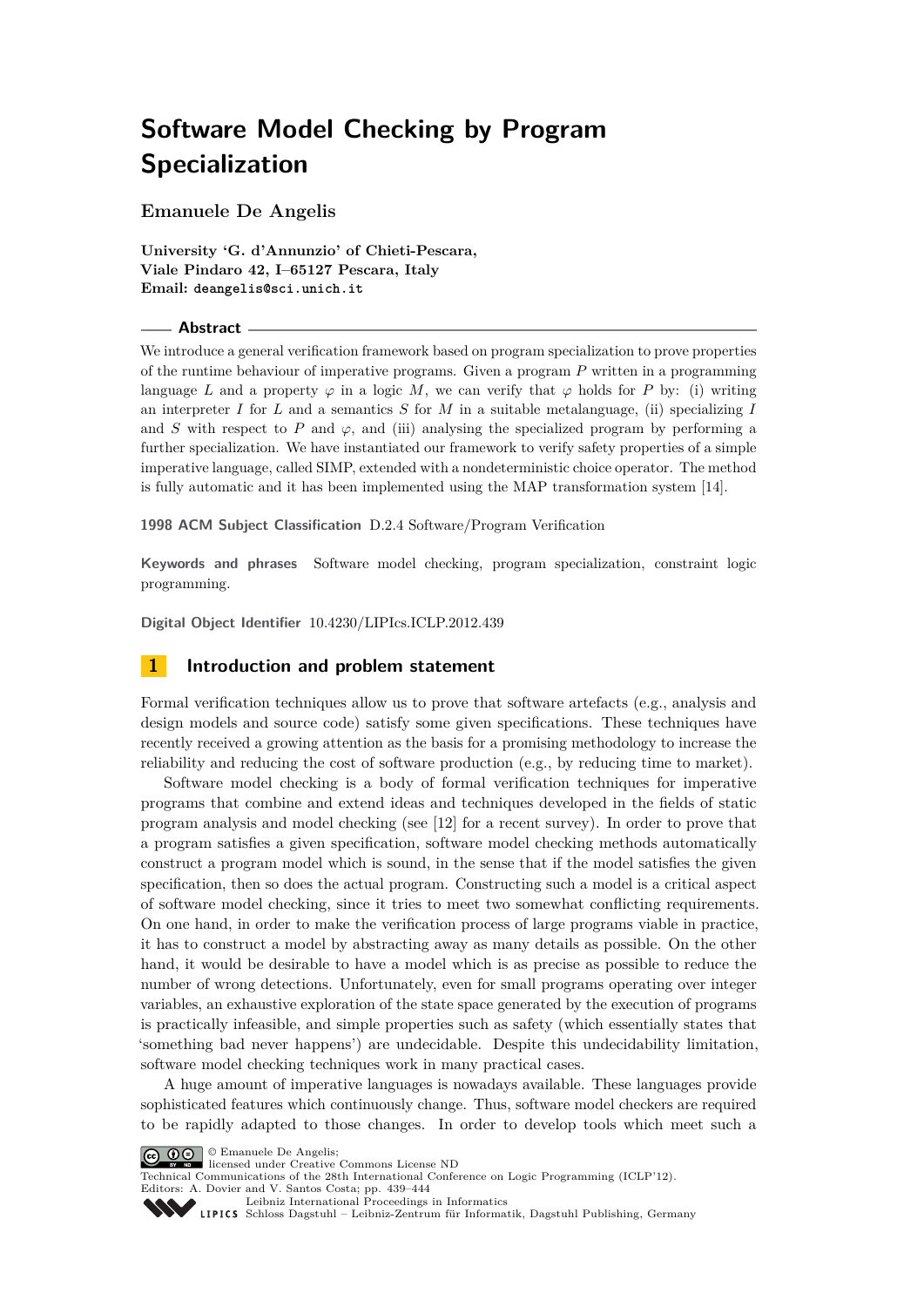#### **440 Software Model Checking by Program Specialization**

requirement, agile development methodologies should be employed. In this paper we consider program specialization as a framework in which model checking of imperative programs may be performed in a very *agile*, effective way. Program specialization is a program transformation technique whose objective is the adaptation of a program to the context of use. In particular, it turns out to be a very flexible and general methodology through which variations of the semantics of the considered imperative language and to different logics for expressing the properties of interest may be rapidly implemented into the software model checker. Indeed, by following this approach, which can be regarded as a generalization of the one proposed in [\[16\]](#page-5-3), given a program *P* written in a programming language L, and a property  $\varphi$  in a logic M, we can verify that  $\varphi$  holds for *P* by: (i) writing an interpreter *I* for *L* and a semantics *S* for *M* in a suitable metalanguage, (ii) specializing the interpreter and the semantics with respect to *P* and *ϕ*, and finally (iii) analysing the specialized program. We choose *Constraint Logic programming* (CLP), which has been shown to be a very suitable language for implementing symbolic evaluation and analysis of imperative programs [\[10,](#page-5-4) [11,](#page-5-5) [16,](#page-5-3) [17\]](#page-5-6), as a metalanguage.

## **2 Background and overview of the existing literature**

Constraint logic programming has been successfully applied to perform model checking of both finite state [\[15\]](#page-5-7) and infinite state [\[4\]](#page-5-8) systems. In [\[6\]](#page-5-9) a framework for the verification of safety properties of infinite reactive systems based on CLP program specialization has been introduced. Moreover, in [\[7\]](#page-5-10) it has been shown that the termination of reachability analyses of infinite state systems can be improved by encoding reachability as a CLP program and then specializing the CLP program by incorporating the information about the initial and the unsafe states. The use of CLP to analyse simple imperative programs has been proposed in [\[16\]](#page-5-3), where a CLP-based interpreter for the operational semantics of a simple imperative language is partially evaluated w.r.t. an input program. The result of the analysis of the residual CLP program can thus be used for annotating the original imperative program with relations among variables occurring in the imperative program. In [\[8\]](#page-5-11) a method is presented for translating imperative programs supporting heap-allocated mutable data structures and recursive procedures to CLP.

A widely used technique implemented by software model checkers (e.g. SLAM and BLAST) is the *Counter-Example Guided Abstraction Refinement* (CEGAR) [\[12\]](#page-5-1) which, given a program *P* and a safety property  $\varphi$ , uses an abstract model  $\alpha(P)$  to check whether or not *P* satisfies  $\varphi$ . If  $\alpha(P)$  satisfies  $\varphi$  then *P* satisfies  $\varphi$ , otherwise a counterexample, i.e., an execution which makes the program unsafe, is produced. The counterexample is then analysed: if it turns out to be a real execution of *P* (*genuine* counterexample) then the program is proved to be unsafe, otherwise it has been generated due to a too coarse abstraction (*spurious* counterexample) and  $\alpha(P)$  needs to be refined. The CEGAR approach has also been implemented by using CLP. In particular, in [\[17\]](#page-5-6), the authors have designed a CEGAR-based software model checker for C programs, called ARMC. In [\[10\]](#page-5-4), another CLPbased software model checker for C programs, called TRACER, is presented. It integrates an abstraction refinement phase within a symbolic execution process.

### <span id="page-1-0"></span>**3 Goal of the research**

The goal of our research is to introduce a software model checking *framework*, based on the specialization of CLP programs, which is *parametric* with respect to: (i) the imperative language of the programs to be verified, and (ii) the specification language of the property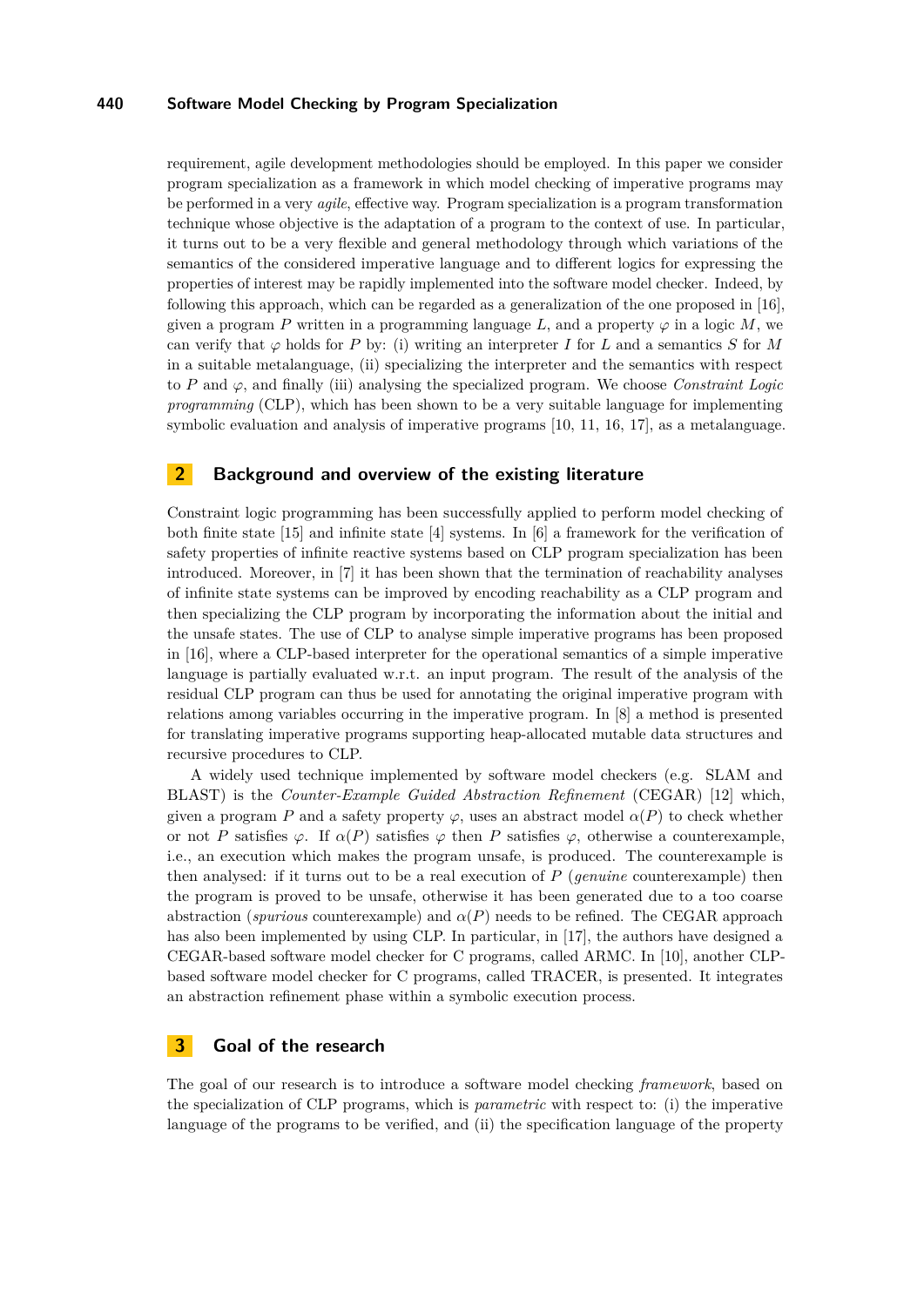#### **E. De Angelis 441**

to be checked. Regardless of the actual languages, the software model checker consists of a *front-end* module, which handles source code of programs, and a *verification engine* module which actually performs the verification task. Since our objective is performing software model checking of real programs we have to deal with issues arising from handling programs consisting of thousands of lines of code and using advanced features of imperative languages. Handling large programs introduces scalability issues which are to be carefully considered during the realization of the front-end. Indeed, the choices made during the design of the front-end may heavily affect the performance of the verification engine. More complex issues arise from handling programs using static and dynamic data structures, procedures, concurrency and objects. Consequently, a large portion of our research activity is devoted to designing abstraction techniques to be integrated in the CLP specialization process to prove properties which range from simple safety properties, such as array bound checking, to more sophisticated properties dealing with contents of data structures (e.g., sortedness), class relations (e.g., inheritance) and object interactions (e.g., effects of method invocations on object fields) and concurrent processes.

Our first mid-term objective is to realize a software model checker for the C language, which is still very popular, especially among device drivers and operating systems developers. A renewed attention to the C language is demonstrated in the TACAS 2012 competition (<http://sv-comp.sosy-lab.org/2012/>) in which several C software model checkers have been tested on very large programs preprocessed by using the CIL (C Intermediate Language) front-end (<http://cil.sourceforge.net/>). Thus, in order to ease the comparison with other tools we have decided to instantiate our framework to perform model checking of the C language by: (i) using CIL to translate the source language, and (ii) introducing a verification engine to prove safety properties of C programs.

# **4 Current status of the research**

As a first step of our research activity we have instantiated our framework to perform the model checking of programs written in a simple imperative language with nondeterministic choice (SIMP), which is an abstraction of a subset of the C language. In particular, we have considered integer variables and the common control flow statements:  $while(b) \{\cdots\}$  and if (b)  $\{\cdots\}$  else  $\{\cdots\}$ . The operational, or transition, semantics of SIMP is defined in terms of a transition relation  $\Rightarrow$  over *states*, that is, pairs of the form  $\langle p, e \rangle$ , where p is a command and *e* is an *environment*, i.e, a function which maps variables occurring in *p* to their values. A state *s'* is said to be *reachable* from *s* if  $s \Rightarrow^* s'$ . A *specification S* is a triple  $\langle initial\text{-}prop$ ,  $p$ ,  $\langle unsafe\text{-}prop\rangle$ , where  $p$  is a command and *initial-prop* and *unsafe-prop* are two formulas describing environments. A state  $\langle p, e \rangle$  is said to be *initial* (*unsafe*) if *e* satisfies *initial-prop* (*unsafe-prop*). We say that *S* holds, or *p* is *safe* w.r.t. *S*, if there is no unsafe state which is reachable from an initial state. Performing model checking of *p* consists in verifying whether or not *S* holds. In order to perform model checking of SIMP commands we have defined a CLP-based interpreter of the operational semantics of SIMP as follows:

```
t( s(asgn(loc(X), A), E1), s(skip, E2)) : - aeval(A, E1, V), update(loc(X), V, E1, E2).
```

```
t( s(ite(B,S1, _),E), s(S1,E) ): - beval(B,E).
```

```
t(s(ite(B, _{1}, S2), E), s(S2, E)) :- beval(not(B), E).
```

```
t( s(ite(ndc,S1,_),E), s(S1,E) ).
```

```
t( s(ite(ndc,_,S2),E), s(S2,E) ).
```
- t( s(while(B,S1),E), s(ite(B,comp(S1,while(B,S1)),skip),E) ).
- t( $s(\text{comp}(skip, S), E)$ ,  $s(S, E)$ ).

```
t( s(comp(S1, S3), E1), s(comp(S2, S3), E2) ) : - t( s(S1, E1), s(S2, E2) ).
```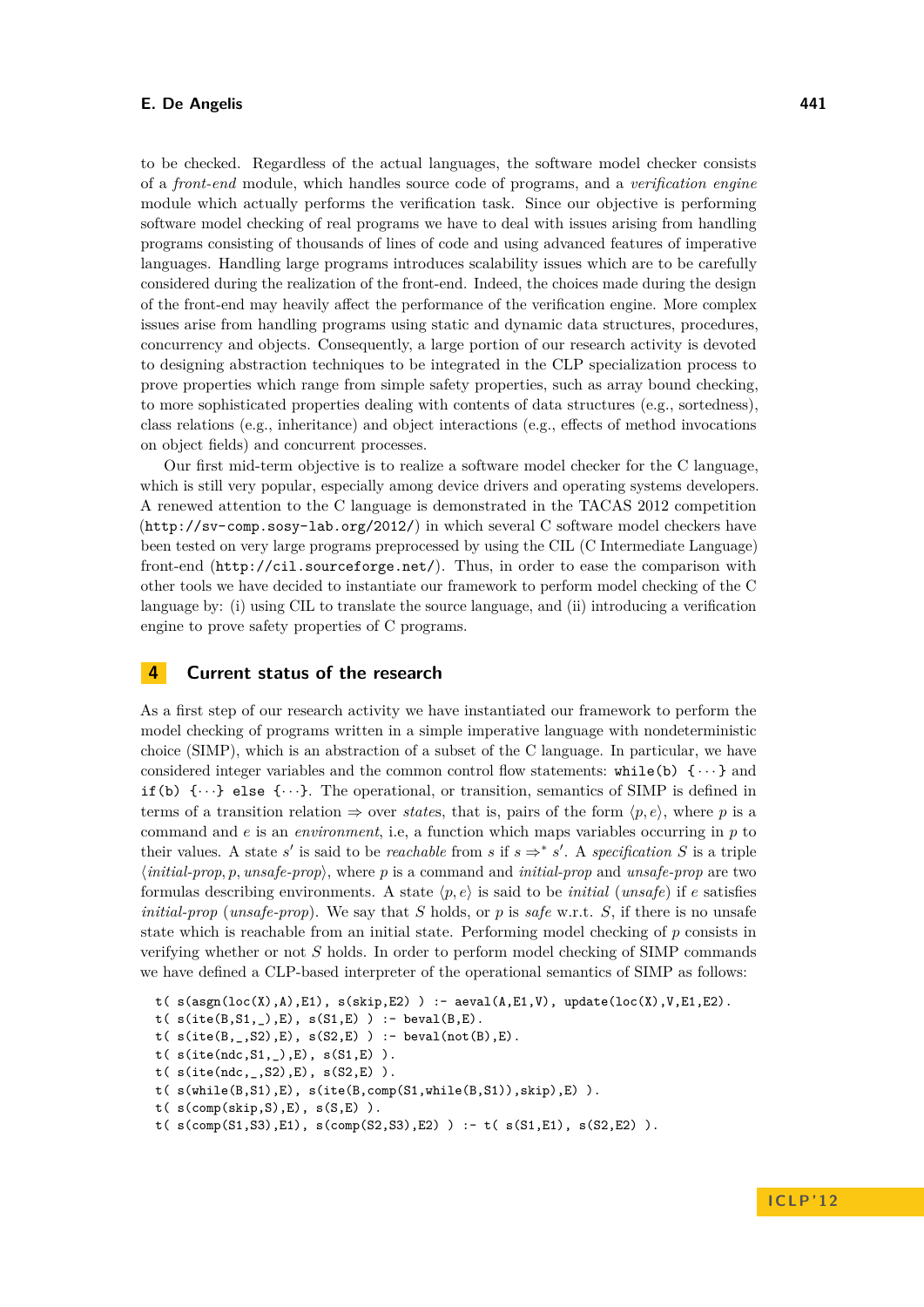where  $t(s(P,E), s(P1,E1))$  holds iff  $\langle P,E \rangle \Rightarrow \langle P1,E1 \rangle$ , that is, the execution of the command P in the environment E leads to the execution of the command P1 in the environment E1. Terms of the form  $s(P, E)$  denote states, where P ranges over ground terms built out of the following functors: asgn for the assignment, ite for the if-then-else statement (ndc represents the nondeterministic choice operator), while for the while loop, skip for the empty statement, comp for the statement composition, and E is a list of terms encoding the environment. We also have that: (i)  $a = \lambda, V$  holds iff V is the value of the arithmetic expression A in the environment  $E$ , (ii) beval( $B$ , $E$ ) holds iff the boolean expression B evaluates to **true** in the environment E, and (iii) update(loc(X),V,E1,E2) holds iff E2 is equal to E1 except in X which takes the value V (loc encodes a variable identifier).

Let *S* = h*initial-prop, p, unsafe-prop*i be a specification. We reduce the problem of verifying whether or not a command is safe to a reachability problem by using the CLP program SMC which consists of the following clauses:

```
unsafeProg: - initial(X), reachable(X).reachable(X) :- unsafe(fX).reachable(X) :- t(X,X1), reachable(X1).initial(s(p,E)) :- initial-prop.
unsafe(s(\_,E)) :- unsafe-prop.
```
together with the clauses defining the semantics of SIMP. In the above program, p stands for the ground term encoding the command *p*, while initial-prop and unsafe-prop stand for constraints encoding the formulas *initial-prop* and *unsafe-prop*, respectively.

Our software model checking method consists in:

(Step 1) encoding the specification *S* into the clauses for initial, and unsafe,

(Step 2) specializing SMC with respect to unsafeProg, and

(Step 3) computing the least model *M*(SpSMC) of the specialized program SpSMC, and checking whether or not unsafeProg belongs to the least model *M*(SpSMC).

The objective of Step 2 is to modify the initial program SMC by propagating the information specified by initial, so that by exploiting this information, the computation of the least model *M*(SpSMC) may be more effective and terminate more often than the computation of the least model *M*(SMC). In particular, the interpretation overhead is compiled away by specialization, thereby producing a CLP program where no terms encoding the command *p* are present. Step 2 is performed by a rule-based program specialization strategy which makes use of the following rules: definition introduction, unfolding, folding, and clause removal. These rules preserve the least model semantics of CLP programs [\[5\]](#page-5-12), thus, the specialization strategy yield a program which is guaranteed to satisfy the same set of properties satisfied by the original program. Indeed, we have that unsafeProg∈*M*(SMC) iff unsafeProg∈*M*(SpSMC). In order to ensure the termination of Step 2, we use suitable generalization operators, related to widen operators used in abstract interpretation techniques [\[2\]](#page-5-13).

**Example 1.** Let us consider the following specification  $\langle x = 0 \land y \rangle$  *o*, *p, error* = 1 $\rangle$ , where *p* stands for: while  $(x < 10)$  {  $y = y+1$ ;  $x = x+1$ ; } if (  $y + x < 10$ ) { error = 1; }. We encode *p* into the term

comp( while( $lt(loc(x),int(10))$ , comp(asgn(loc(y),plus(loc(y),int(1))),

```
asgn(loc(x), plus(loc(x),int(1)))),
```
ite(  $lt($ plus( $loc(y), loc(x))$ ,  $int(10))$ ,  $asgn(loc(error), int(1))$ ,  $skip)$ )

where the functor int encodes an integer value. By also translating the remaining components of the specification we obtain the following clauses:

 $initial(s(p,[X,Y,E]))$  :- X=0, Y>=0, E=0.

 $unsafe(s(_, [X, Y, E])) : E=1.$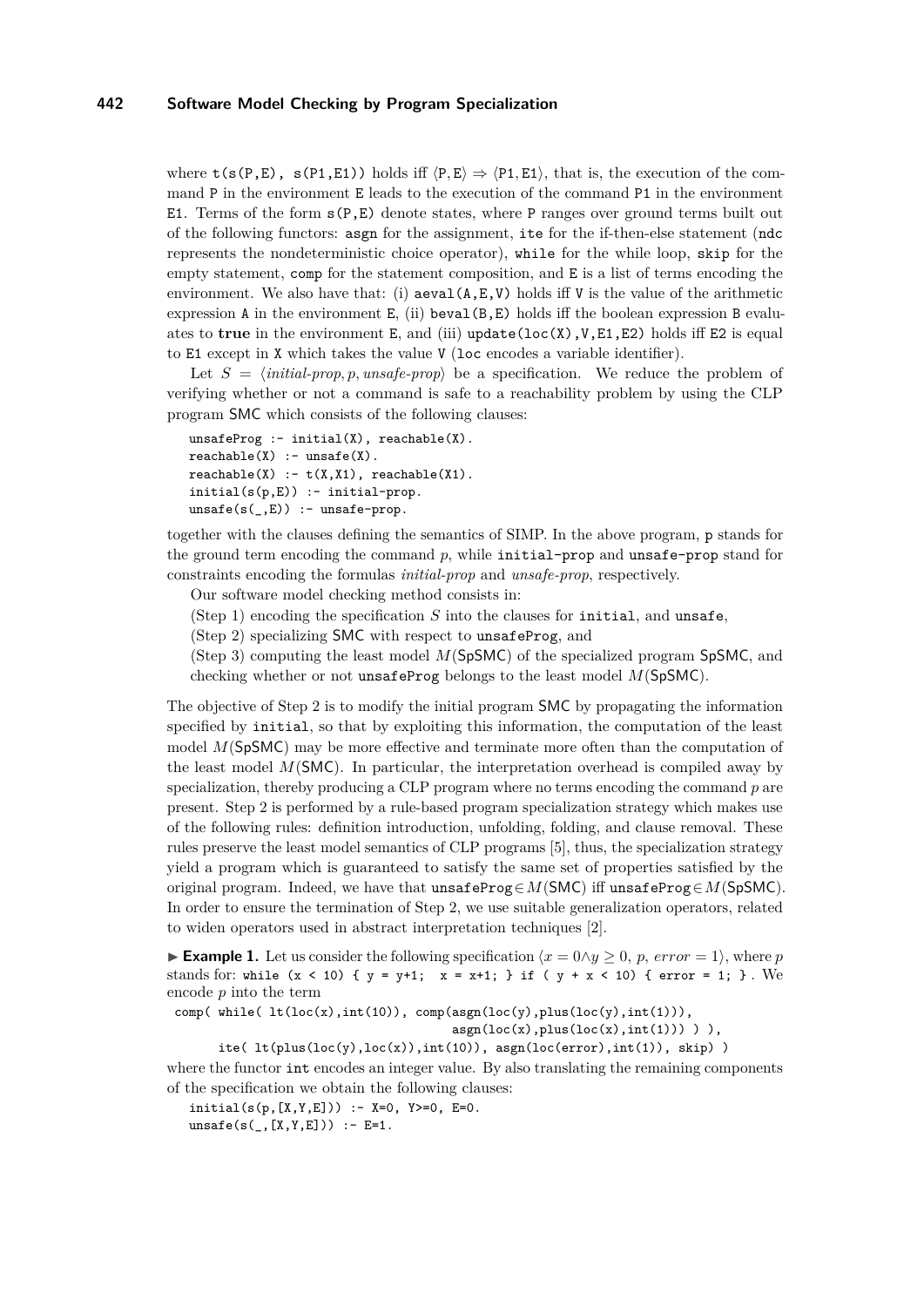where p stands for the term encoding *p*. By specializing **SMC** with respect to unsafeProg, we obtain the following program

```
new3(X, Y, E) :- X>=0, X<10, Y>=X, E=0, X1=X+1, Y1=Y+1, new3(X1,Y1,E).
new3(X, Y, E) :- X>=10, Y>=X, E=0, new5(X, Y, E).
new2(X, Y, E) :- X=0, Y>=0, E=0, X1=1, Y1=Y+1, new3(X1,Y1,E).
unsafeProg : - X=0, Y>=0, E=0, new2(X,Y,E).
```
whose model is used to verify whether or not  $p$  is safe. Since the program contains no constrained fact, we have that  $M(SpSMC)$  is empty, and thus p is safe.

In [\[16\]](#page-5-3), the interpreter is specialized w.r.t. the input program and a static analyser for CLP programs is used to derive relations among variables occurring in the imperative program. In our method, we discover these relations *during* the specialization process by means of generalization techniques defined in terms of relations and operators on constraints such as widening, convex-hull, and well-quasi orders.

## **5 Preliminary results accomplished**

We have implemented our software model checking method using the MAP transformation system [\[14\]](#page-5-0) for the verification engine module and the Lex and Yacc tools for the front-end module (it is currently being rewritten in CIL). We have shown the effectiveness of our method by applying it to some examples (available at <http://map.uniroma2.it/smc>) taken from the literature [\[9,](#page-5-14) [10\]](#page-5-4), and we have compared its performance with that of ARMC and TRACER. Among the wide variety of software model checkers nowadays available, we choose ARMC and TRACER because they provide CLP based implementations of two dual verification approaches: ARMC starts with a very coarse abstraction and uses counterexamples to increase the level of details of the model and, conversely, TRACER starts with a very detailed model and uses counterexamples to abstract away as many details as possible and, possibly, refines it if the model is too coarse to prove the property. Our preliminary results (see Table [1\)](#page-4-0) show that our approach is viable and competitive in practice.

<span id="page-4-0"></span>**Table 1** Time (in seconds) for performing model checking (TRACER was run by using the option –intp wp). ⊥ denotes 'terminating with error', ∞ means 'No answer within 20 minutes'.

| Tool          | f2         | substring | $da \ddot{q} \text{a} \text{g} \text{e} \text{r} \text{P}$ | seesaw   | traceP   | interp     | widen      | selectSort |
|---------------|------------|-----------|------------------------------------------------------------|----------|----------|------------|------------|------------|
| ARMC          | $\infty$   | 719.39    | $\infty$                                                   | 3.98     | $\infty$ | $\rm 0.13$ | $\infty$   | $0.48\,$   |
| <b>TRACER</b> | $1.35\,$   | 227.28    | 1.27                                                       | $1.46\,$ | 1.04     | 1.32       | $1.35\,$   |            |
| MAP           | $\rm 0.21$ | 10.20     | 5.37                                                       | 0.03     | 0.03     | $0.06\,$   | $\rm 0.07$ | $0.06\,$   |

## **6 Open issues and expected achievements**

A challenging issue is the extension of our framework to deal with more complex language features provided by imperative languages such as arrays, lists, procedure calls, and concurrency. Moreover, since it is possible to deal with imperative languages at different levels of abstraction, it would be interesting to extend the framework to verify properties of both: (i) high-level languages with object-oriented features, such as Java, PHP, Objective C or  $C#$  [\[13\]](#page-5-15), and (ii) low-level languages such as bytecode for Java [\[1\]](#page-5-16) or for the .NET platform [\[3\]](#page-5-17). From the verification point of view, such extensions would require the design of suitable interpreters for handling the newly introduced language features, posing new theoretical and experimental challenges.